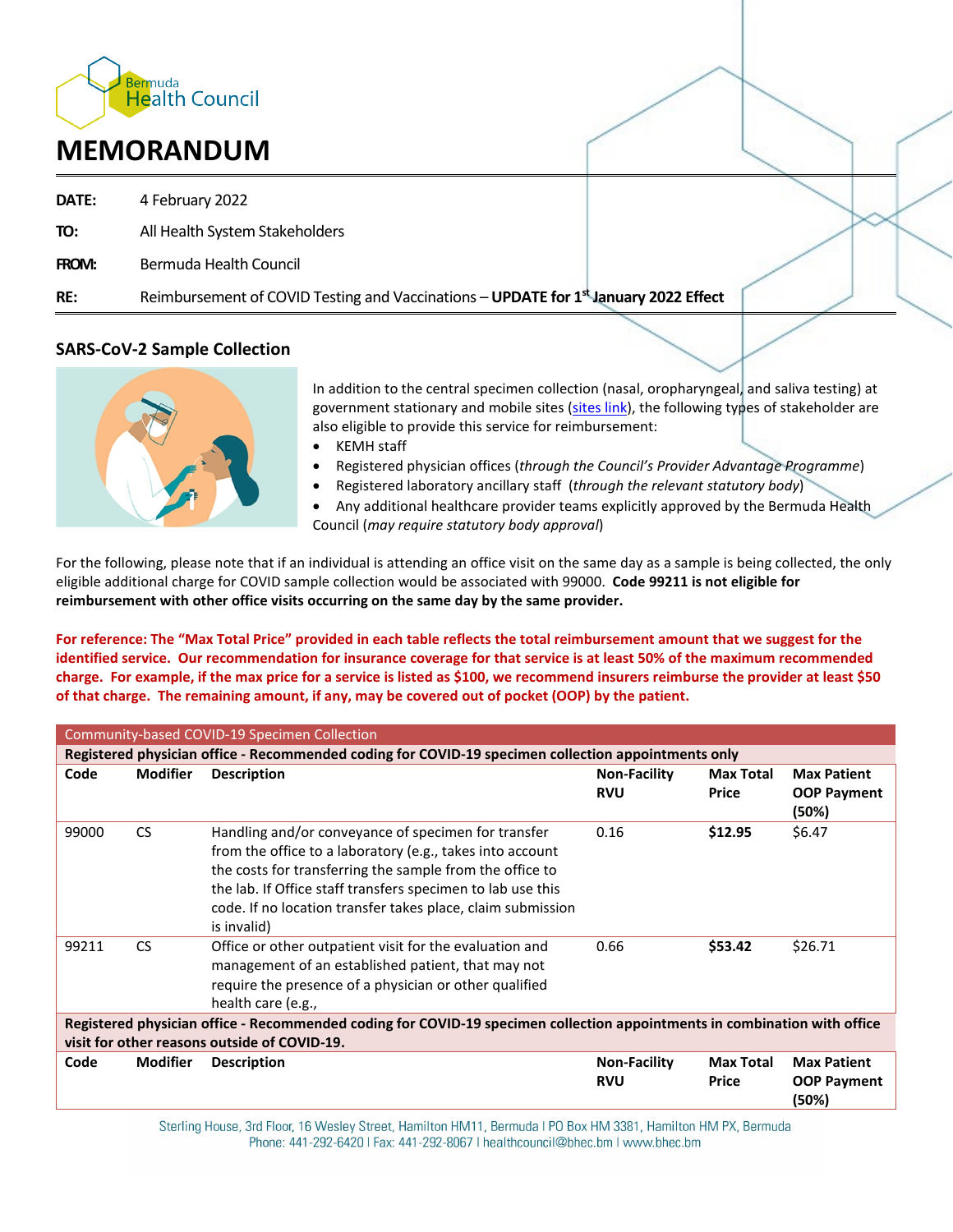| 99000                                                                                                                       | <b>CS</b>       | Handling and/or conveyance of specimen for transfer<br>from the office to a laboratory (e.g., takes into account<br>the costs for transferring the sample from the office to<br>the lab. If Office staff transfers specimen to lab use this<br>code. If no location transfer takes place, claim submission<br>is invalid) | 0.16                | \$12.95          | \$6.47                      |  |  |
|-----------------------------------------------------------------------------------------------------------------------------|-----------------|---------------------------------------------------------------------------------------------------------------------------------------------------------------------------------------------------------------------------------------------------------------------------------------------------------------------------|---------------------|------------------|-----------------------------|--|--|
| 99211-<br>99215                                                                                                             |                 | Use office codes appropriate for service/reason for visit.                                                                                                                                                                                                                                                                |                     |                  |                             |  |  |
| Registered laboratory ancillary staff or approved healthcare provider - Recommended coding for COVID-19 specimen collection |                 |                                                                                                                                                                                                                                                                                                                           |                     |                  |                             |  |  |
| only                                                                                                                        |                 |                                                                                                                                                                                                                                                                                                                           |                     |                  |                             |  |  |
| Code                                                                                                                        | <b>Modifier</b> | <b>Description</b>                                                                                                                                                                                                                                                                                                        | <b>Non-Facility</b> | <b>Max Total</b> | <b>Max Patient</b>          |  |  |
|                                                                                                                             |                 |                                                                                                                                                                                                                                                                                                                           | <b>RVU</b>          | <b>Price</b>     | <b>OOP Payment</b><br>(50%) |  |  |
| 99000                                                                                                                       | <b>CS</b>       | Handling and/or conveyance of specimen for transfer                                                                                                                                                                                                                                                                       | 0.16                | \$12.95          | \$6.47                      |  |  |
|                                                                                                                             |                 | from the office to a laboratory (e.g., takes into account                                                                                                                                                                                                                                                                 |                     |                  |                             |  |  |
|                                                                                                                             |                 | the costs for transferring the sample from the office to                                                                                                                                                                                                                                                                  |                     |                  |                             |  |  |
|                                                                                                                             |                 | the lab. If Lab/Office staff goes to separate location for                                                                                                                                                                                                                                                                |                     |                  |                             |  |  |
|                                                                                                                             |                 | specimen collection use this code. If no location transfer                                                                                                                                                                                                                                                                |                     |                  |                             |  |  |
|                                                                                                                             |                 | takes place, claim submission is invalid)                                                                                                                                                                                                                                                                                 |                     |                  |                             |  |  |
| 99211                                                                                                                       | <b>CS</b>       | Office or other outpatient visit for the evaluation and                                                                                                                                                                                                                                                                   | 0.66                | \$53.42          | \$26.71                     |  |  |
|                                                                                                                             |                 | management of an established patient, that may not                                                                                                                                                                                                                                                                        |                     |                  |                             |  |  |
|                                                                                                                             |                 | require the presence of a physician or other qualified                                                                                                                                                                                                                                                                    |                     |                  |                             |  |  |
|                                                                                                                             |                 | health care (e.g.,                                                                                                                                                                                                                                                                                                        |                     |                  |                             |  |  |

## **What 99000 is (and what it is not)[1](#page--1-0)**

Essentially, the clinical responsibility for 99000 involves any work a practice has to perform to prepare a specimen for transportation to a laboratory per the agreement your practice has with that lab. This could include:

 Separating a fluid layer using a centrifuge; Filling out any paperwork required by the lab; labeling and packaging the specimen per the lab's instructions; and/or costs incurred by your practice to transport the specimen to the lab if these, or any other costs, are not already absorbed by the lab.

**For example:** A practice uses a courier service to transport a specimen sample from their office to an outside lab, and the practice pays the courier. In this scenario, they can use 99000 to code for their expenses. **NOTE: If the lab comes to a practice and picks up the specimen, and the expense for the transportation is folded into the lab's fee for the service, then the practice cannot use 99000.**

99000 is not just for any transportation costs that a practice may incur. The code reflects costs to the practice for any work performed over and above the work described by the collection code itself. In other words, per *CPT®Assistant* (October 1999, page 11), "if a physician performs a venipuncture in the office to obtain a blood specimen, code 36415, *Routine venipuncture or finger/heel/ear stick for collection of specimen(s),* should be reported. In **addition**, code 99000 should be reported when the physician's office centrifuges the specimen, separates the serum and labels, and packages the specimens for transport to the laboratory."

<sup>1</sup> https://www.aapc.com/blog/51814-99000-the-little-code-with-big-issues/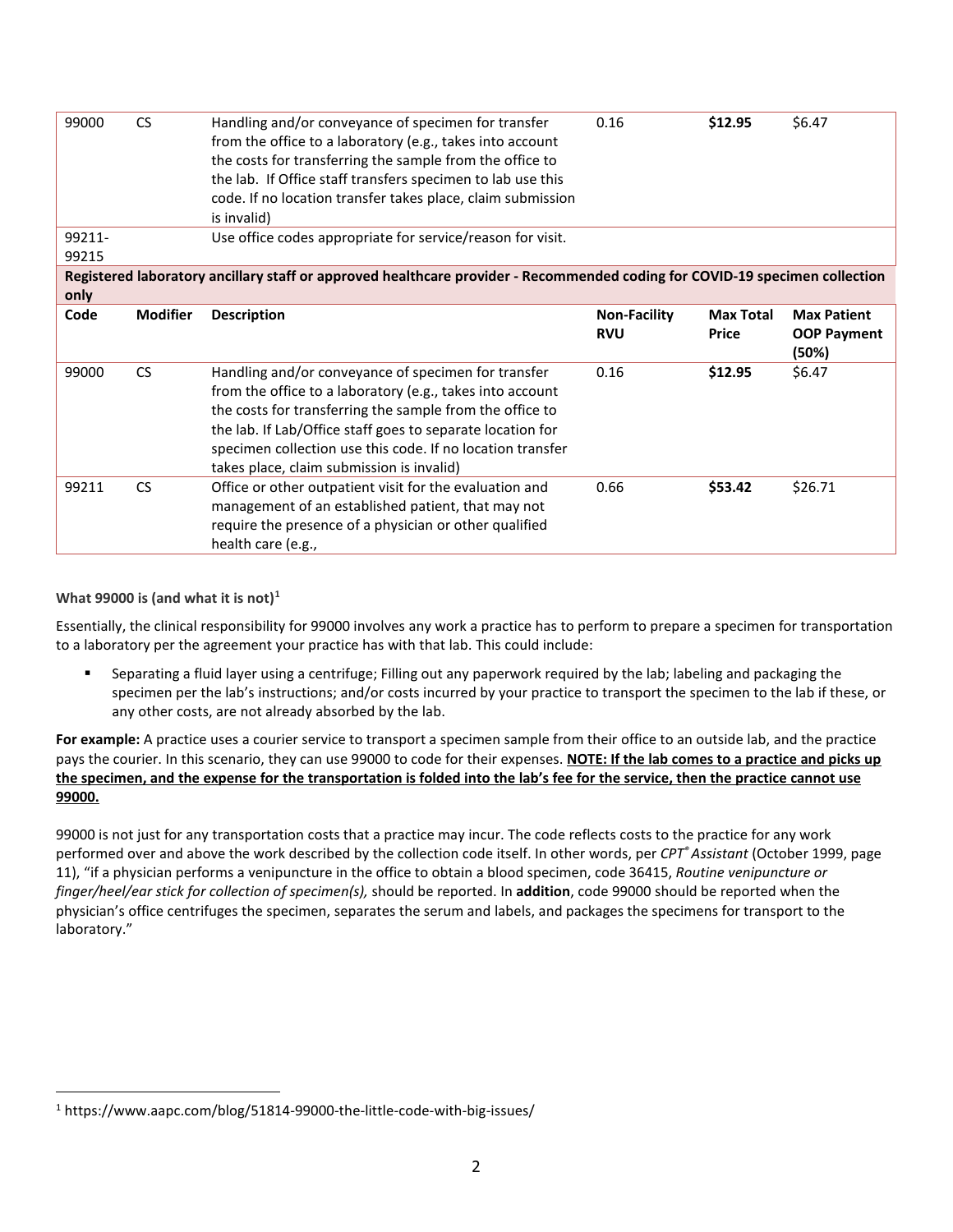## **SARS-CoV-2 PCR Testing**



Approved laboratories for SARS-CoV-2 PCR testing can be found at the following [LINK](https://bhec.bm/covid-testing-facilities/)

Private facility reimbursement of PCR testing (this includes the medical coding, current RVU and price based on the current established Bermuda conversion factor (**80.95**), are recommended as follows:

Single SARS-CoV-2 PCR Lab Testing. PCR claim to be submitted by approved laboratories.

**For reference: The "Max Total Price" provided in each table reflects the total reimbursement amount that we suggest for the identified service. Our recommendation for insurance coverage for that service is at least 50% of the maximum recommended charge. For example, if the max price for a service is listed as \$100, we recommend insurers reimburse the provider at least \$50 of that charge. The remaining amount, if any, may be covered out of pocket (OOP) by the patient.**

| Code  | <b>Description</b>                                                                                                                                                                          | <b>Non-Facility RVU</b> | <b>Max Total</b><br><b>Price</b> | <b>Max Patient</b><br><b>OOP Payment</b><br>(50%) |
|-------|---------------------------------------------------------------------------------------------------------------------------------------------------------------------------------------------|-------------------------|----------------------------------|---------------------------------------------------|
| 87635 | Infectious agent detection by nucleic acid (DNA or RNA);<br>severe acute respiratory syndrome coronavirus 2 (SARS-<br>CoV-2) (Coronavirus disease [COVID-19]), amplified probe<br>technique | 1.47                    | \$119.00                         | \$59.50                                           |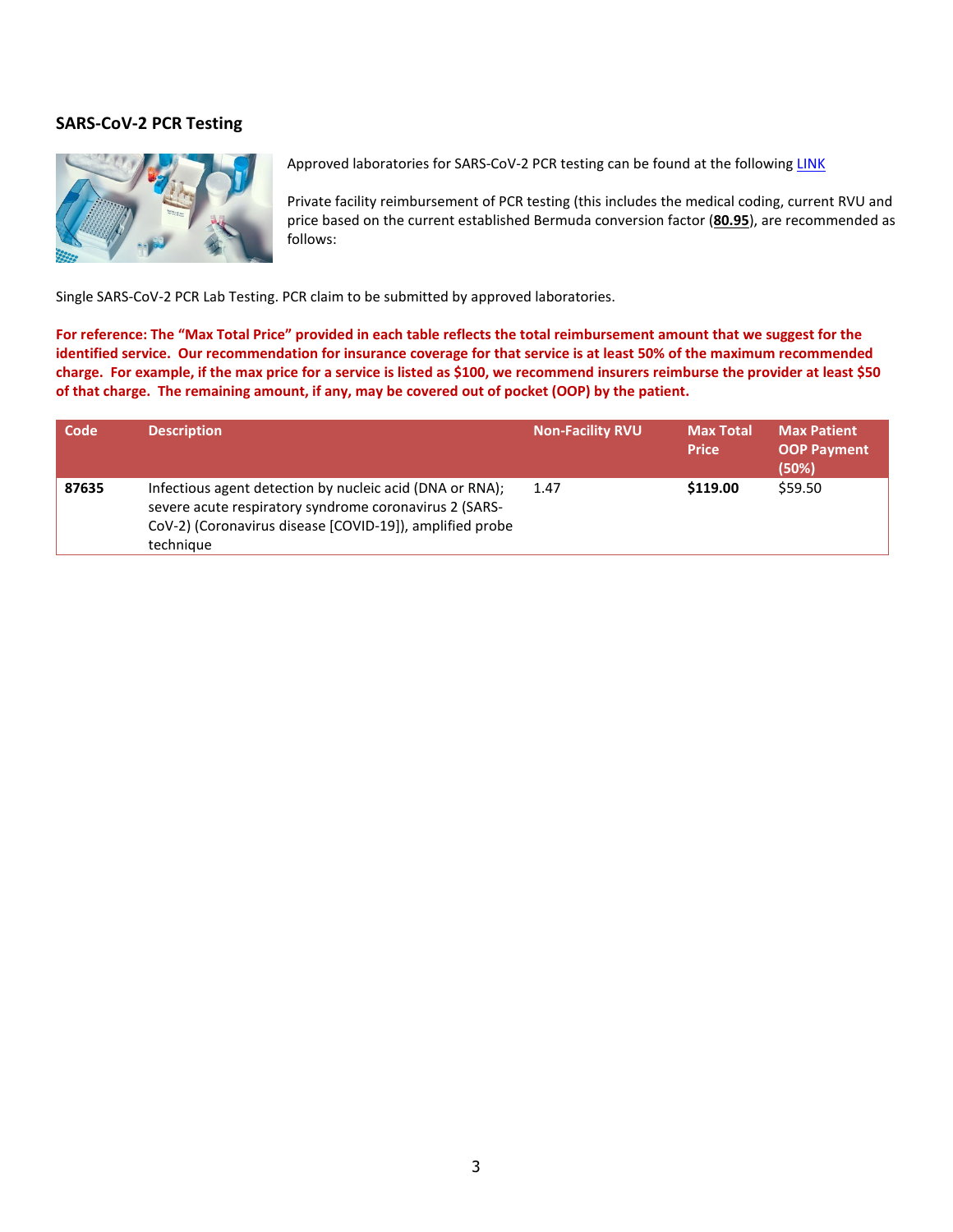## **Personal Protective Equipment**



Specimen collection requires the use of personal protective equipment (PPE) for staff obtaining body fluid samples from each patient. Demand for PPE is subsiding and there is evidence of oversupply in some countries, as such some of the additional capacity is being scaled back. Industry experts suggest that capacity is now sufficient to meet most of the Covid-19 related demand for PPE in almost every geography. With projection for global demand of PPE contracting, the recommended reimbursement for the cost of such supplies has been downward adjusted.

PPE Reimbursement – In order to be eligible for subsidization or reimbursement, the practice must provide, to the insurer, documentation of own entity purchase and associated costs.

**For reference: The "Max Total Price" provided in each table reflects the total reimbursement amount that we suggest for the identified service. Our recommendation for insurance coverage for that service is at least 50% of the maximum recommended charge. For example, if the max price for a service is listed as \$100, we recommend insurers reimburse the provider at least \$50 of that charge. The remaining amount, if any, may be covered out of pocket (OOP) by the patient.**

| Code  | <b>Description</b>                                                                                                                                                                                                                                                                    | <b>Non-Facility RVU</b> | <b>Max Total</b><br><b>Price</b>        | <b>Max Patient</b><br><b>OOP Payment</b><br>(50%) |
|-------|---------------------------------------------------------------------------------------------------------------------------------------------------------------------------------------------------------------------------------------------------------------------------------------|-------------------------|-----------------------------------------|---------------------------------------------------|
| 99072 | Additional supplies, materials, and clinical staff time over<br>and above those usually included in an office visit or other<br>non-facility service(s), when performed during a Public<br>Health Emergency, as defined by law, due to respiratory-<br>transmitted infectious disease | N/A                     | <b>Maximum</b><br>of $$15$ per<br>claim | \$7.50                                            |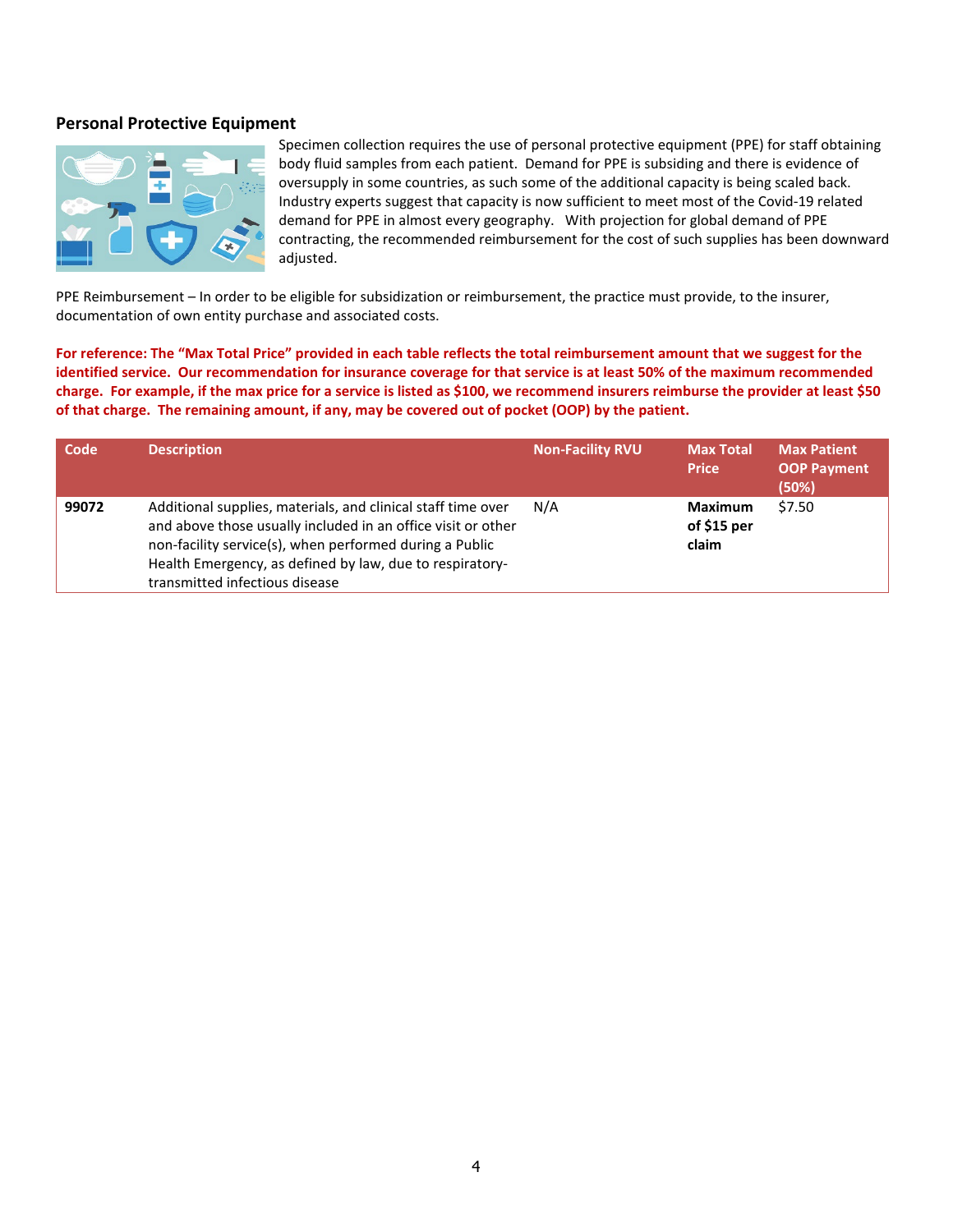# **COVID Vaccine Administration**



factor (80.95).

Currently, Government provides access to mass vaccination sites.

An expansion of such services to community providers is being implemented. This also comes at a time when the 15 minute observation period for COVID-19 vaccinations have been suspended. To accommodate standardization across the sector, and in view of the current services that are being provided by the government of Bermuda, the following guidance is being presented. This includes the medical coding, current RVU and price based on an established current Bermuda conversion

Since we anticipate that providers, for the current period, will not incur a cost for the vaccine product itself, the Health Council will update the payment for the product if applicable at a later date. Providers should not bill for the product if they received it for free.

**For reference: The "Max Total Price" provided in each table reflects the total reimbursement amount that we suggest for the identified service. Our recommendation for insurance coverage for that service is at least 50% of the maximum recommended charge. For example, if the max price for a service is listed as \$100, we recommend insurers reimburse the provider at least \$50 of that charge. The remaining amount, if any, may be covered out of pocket (OOP) by the patient.**

| <b>CPT</b><br>Code | <b>CPT Short Descriptor</b>            | <b>Labeler</b><br><b>Name</b> | <b>Vaccine/Procedure Name</b>                                                                                                                                                                                   | Non-<br><b>Facility</b><br><b>RVU</b> | <b>Max Total</b><br><b>Price</b> | <b>Max Patient</b><br><b>OOP Payment</b><br>(50%) |
|--------------------|----------------------------------------|-------------------------------|-----------------------------------------------------------------------------------------------------------------------------------------------------------------------------------------------------------------|---------------------------------------|----------------------------------|---------------------------------------------------|
| 0001A              | ADM SARSCOV2<br>30MCG/0.3ML 1ST        | Pfizer                        | Pfizer-Biontech Covid-19 Vaccine<br>Administration - First Dose                                                                                                                                                 | 0.37                                  | \$29.95                          | \$0                                               |
| 0002A              | <b>ADM SARSCOV2</b><br>30MCG/0.3ML 2ND | Pfizer                        | Pfizer-Biontech Covid-19 Vaccine<br>Administration - Second Dose                                                                                                                                                | 0.37                                  | \$29.95                          | \$0                                               |
| 0003A              | <b>ADM SARSCOV2</b><br>30MCG/0.3ML 3RD | Pfizer                        | Pfizer-Biontech Covid-19 Vaccine<br>Administration - Third Dose                                                                                                                                                 | 0.37                                  | \$29.95                          | \$0                                               |
| 0004A              | <b>ADM SARSCOV2</b><br>30MCG/0.3ML BST | Pfizer                        | Pfizer-Biontech Covid-19 Vaccine<br>Administration - Booster                                                                                                                                                    | 0.37                                  | \$29.95                          | \$0                                               |
| 0021A              | <b>ADM SARSCOV2</b><br>5X10^10VP/.5ML1 | Astra-<br>Zeneca              | AstraZeneca Covid-19 Vaccine<br>Administration - First Dose                                                                                                                                                     | 0.37                                  | \$29.95                          | \$0                                               |
| 0022A              | <b>ADM SARSCOV2</b><br>5X10^10VP/.5ML2 | Astra-<br>Zeneca              | AstraZeneca Covid-19 Vaccine<br>Administration - Second Dose                                                                                                                                                    | 0.37                                  | \$29.95                          | \$0                                               |
| 0051A              | ADM SARSCV2 30MCG<br>TRS-SUCR 1        | Pfizer                        | Pfizer-Biontech Covid-19 Vaccine<br>(Ready to Use) Administration -<br>First dose                                                                                                                               | 0.37                                  | \$29.95                          | \$0                                               |
| 0052A              | ADM SARSCV2 30MCG<br>TRS-SUCR 2        | Pfizer                        | Pfizer-Biontech Covid-19 Vaccine<br>(Ready to Use) Administration -<br>Second dose                                                                                                                              | 0.37                                  | \$29.95                          | \$0                                               |
| 0053A              | ADM SARSCV2 30MCG<br>TRS-SUCR 3        | Pfizer                        | Pfizer-Biontech Covid-19 Vaccine<br>(Ready to Use) Administration -<br>Third dose                                                                                                                               | 0.37                                  | \$29.95                          | \$0                                               |
| 0054A              | ADM SARSCV2 30MCG<br><b>TRS-SUCR B</b> | Pfizer                        | Pfizer-Biontech Covid-19 Vaccine<br>(Ready to Use) Administration -<br><b>Booster</b>                                                                                                                           | 0.37                                  | \$29.95                          | \$0                                               |
| M0201              | Covid-19 vaccine home<br>admin         | Home<br>vaccine<br>admin      | Covid-19 vaccine administration<br>inside a patient's home; reported<br>only once per individual home per<br>date of service when only covid-19<br>vaccine administration is<br>performed at the patient's home | 0.37                                  | \$29.95                          | \$0                                               |